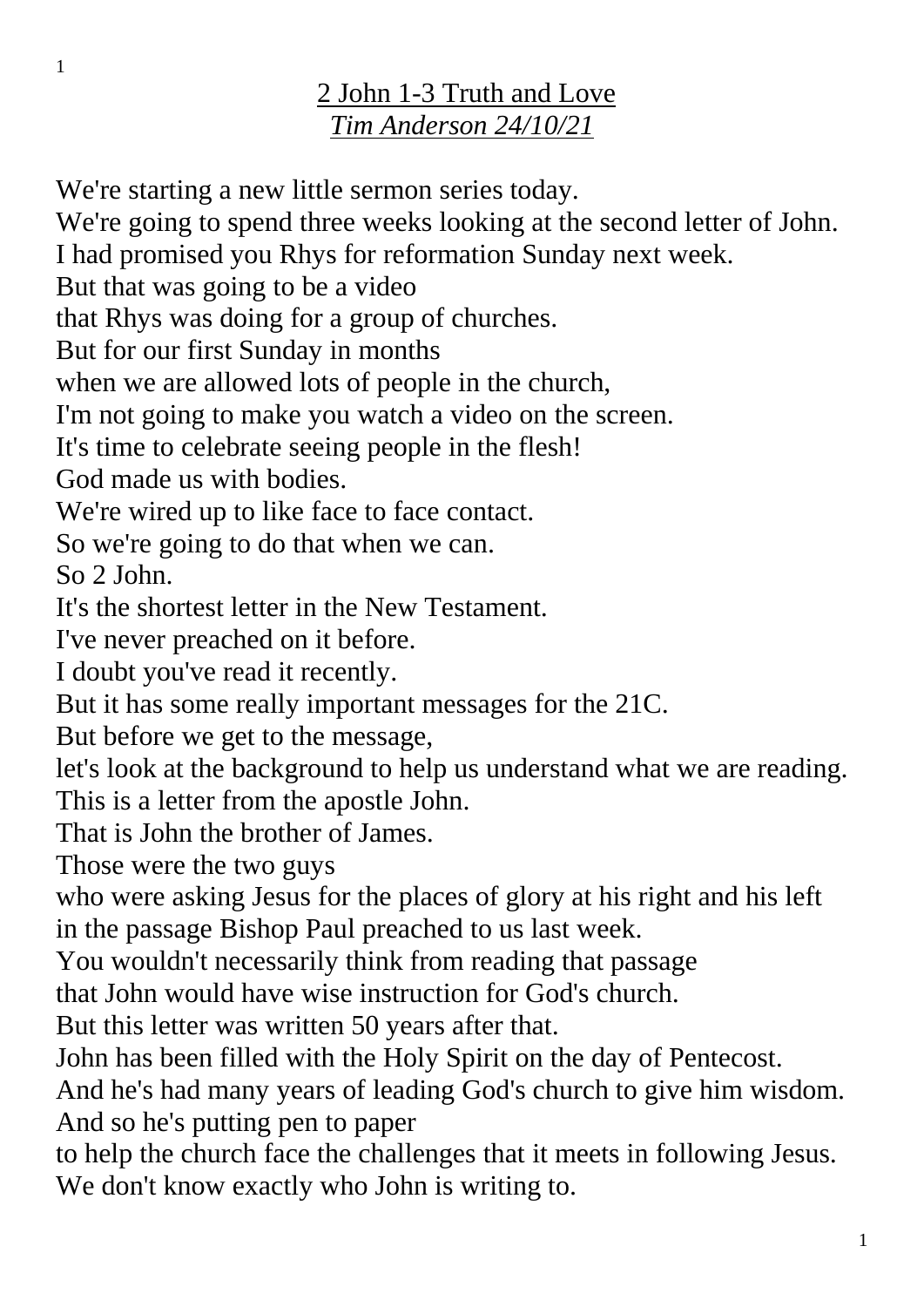$\mathcal{L}$ 

He addresses the letter "to the lady chosen by God and to her children". It could be that he's writing the letter to a lady whose name we don't know and her family. But there are some things about the letter that make me think it could be another possibility. It's possible that the lady is a metaphor for a church and her children are a metaphor for the members of that church. Why is that an attractive possibility? Well it kind of fits how the NT works. We live in a very individualistic age. We want everything to speak to me and my life. But when God sent the apostles round to spread the good news of Jesus, he didn't send them to take individuals and tell them to put their trust in Jesus for their personal salvation. He sent them to plant churches. And when the apostles wrote letters, most of them were written to churches about the issues that churches faced in their lives together. And those that were written to individuals like Timothy and Titus, were not written to instruct them in their personal spirituality. They were written to instruct them in how to lead God's church. The NT is instruction for the church before it is instruction for individuals. Well that's a general point. Here are two specific points. Firstly, the idea that a lady might be a metaphor for a church is made more probable by the fact that the apostle Peter in his first letter does exactly that. 1 Pet 5:13 "She who is in Babylon, chosen together with you, sends her greetings." It's generally understood that Peter is referring to the church in Rome by the phrase "She who is in Babylon". Secondly, verse 5 of this letter makes a whole lot more sense if John is writing to a church. 1:5 "And now, dear lady, I am not writing you a new command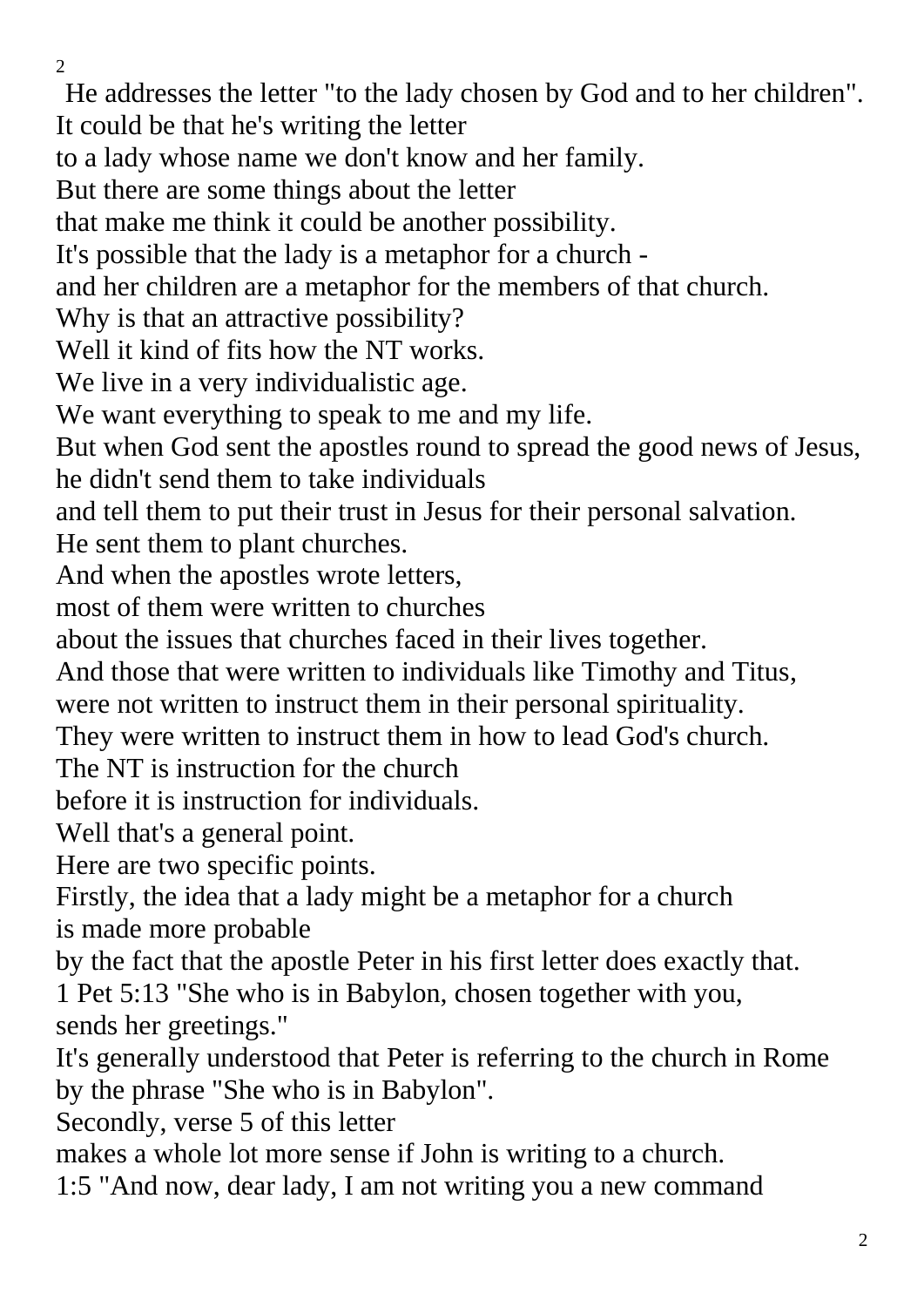but one that we have had from the beginning. I ask that we love one another." If John were writing to an individual, then it would be almost inferring that they'd had a falling out in their relationship and they needed to patch things up and get back to loving each other. But there's no sense of a strained relationship in the rest of the letter. Far better I think to see John commanding a church to love one another. Anyone who's ever been part of a church knows that we need to be constantly reminded to love each other. The church is the outpost of heaven on earth. Our relationships are meant to give the world a picture of what the future of God's people looks like. We know it will never be a perfect picture. But it should be good enough to be a genuine sign of what God is doing in the world. And so the evil one will try to tempt us to fight and dislike, to hate and to ignore. Anything except loving one another and giving the world a sign that God is at work amongst us. That's why John is writing to the church to love one another. And that is why I'm pretty sure that the lady chosen by God is a church. So John, the brother of James, the son of Zebedee, the author of John's gospel is writing a letter to a church. What's the letter about? Well there is a twin theme: truth and love. You can tell by the opening verses of the letter, that this is what he has on his mind. "To the lady chosen by God and to her children, whom I love in the truth" there is it, to start the letter off, "love in the truth". And it's there again at the end of his introduction. "Grace, mercy and peace from God the Father and from Jesus Christ, the Father's Son,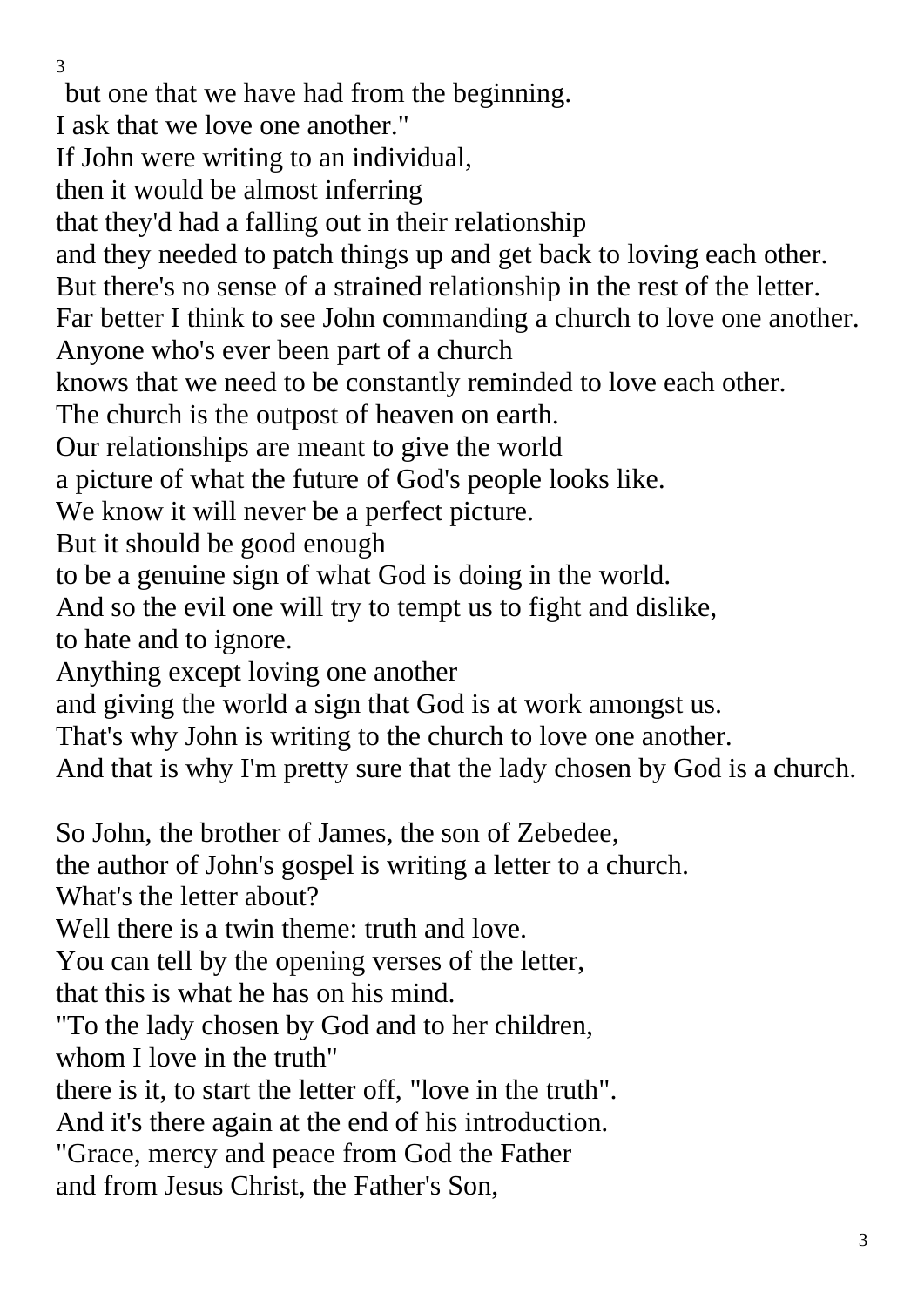will be with us in love and truth."

Now I doubt that many people today would pair love and truth together. Love is what someone is looking for on "The Bachelor" or "MAFS".

Truth is what the investigators are looking for on a crime show.

They seem to inhabit different genres.

How can we pair together "love and truth"?

And what does it mean to say John loves the church in the truth? I love you in the truth?

I could imagine someone saying "I truly love you"

or "It's true that I love you"

but that doesn't seem to be what he means when he says

"He loves them in the truth".

The truth that John is talking about is the truth of the gospel. It's an objective truth.

Jesus really was born of Mary.

He really taught the things written down in the gospels,

including the gospel that John himself wrote.

He really died on the cross.

That death was really to pay the penalty for sin.

He really rose again.

And he's really coming back to judge the world.

That's the truth.

It's not something that can be true for me and not true for you.

This truth is not a matter of intuition.

You know sometimes people today say,

"That doesn't feel true to me."

As if their intuitive sense of what might be the case

is the arbiter of truth.

This truth is objective.

It happened in history.

It's true whether you like it or not.

This truth is defined.

Sometimes people will make vague truth claims.

"Ash Barty is my hero and I think she's just the best."

Well it's a truth claim.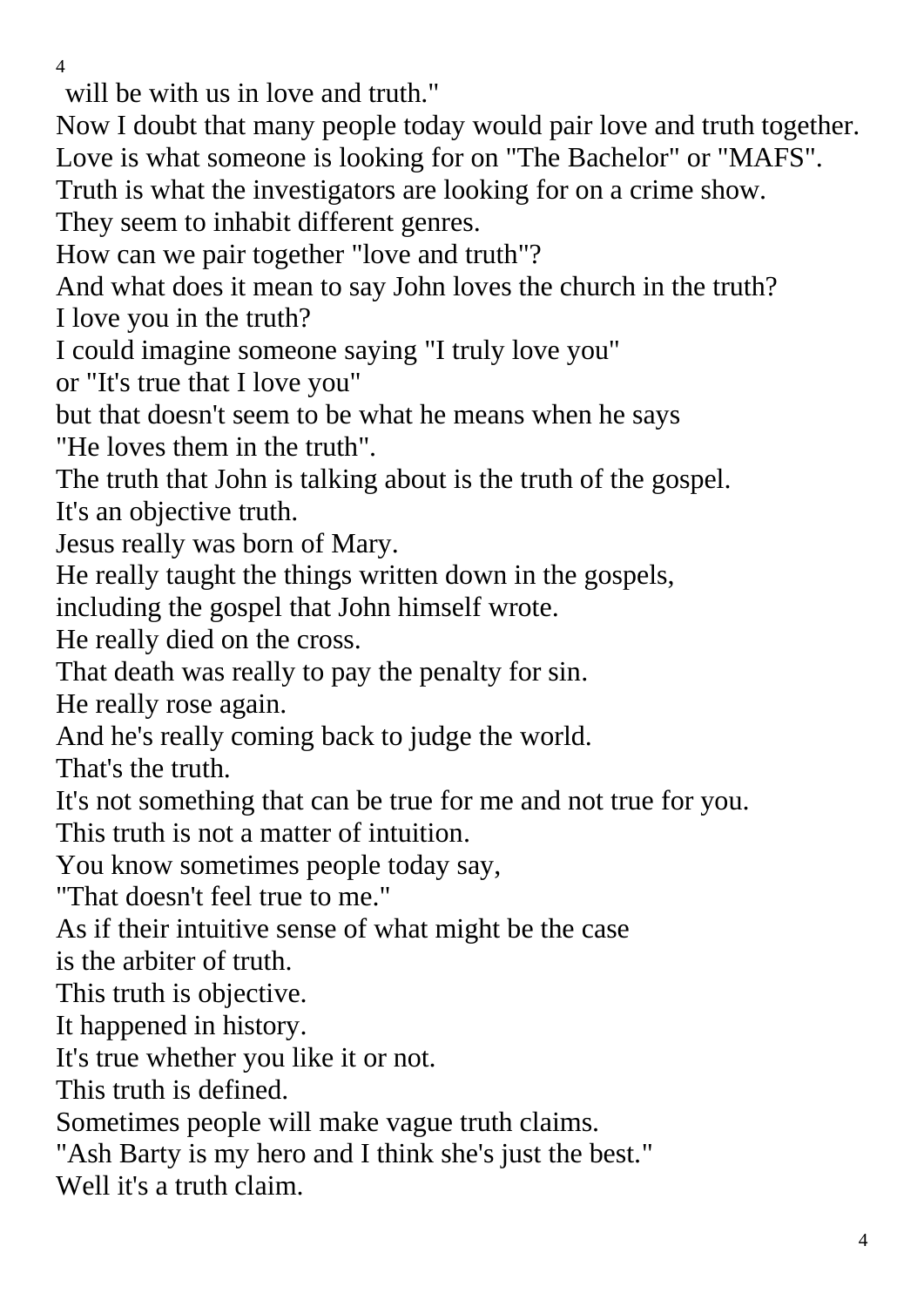But it's not nearly as well defined a truth claim as,

"Ash Barty was first ranked number 1 in the world on 24 June 2019 and she has been number 1 the entire time since 9 Sept 2019."

This truth that John is talking about is defined.

That's why we have creeds that lay out the truth.

It's objective. It's defined.

This truth is also absolute.

Some things can be objective and defined but not be all that important. Kate Middleton wore a gold sequinned gown by Jenny Packham

to the premier of the latest James Bond film "No Time to Die".

It's objective. It's well defined.

But unless you are super into fashion or royal watching,

it really doesn't matter much.

But this truth at John is talking about is absolute truth.

This is how he put it in his gospel.

Jn 14:6 "Jesus said, 'I am the way, the truth and the life.

No one comes to the Father except through me.'"

Did you catch that last sentence.

No one comes to the Father except through me.

This is not just any old piece of truth.

This is truth that affects the eternal destiny

of every single human being on the planet.

It's absolute truth.

And that of course is the greatest heresy in today's world.

If you believe that, you are a fundamentalist.

This is the common sentiment today.

"How could you dare to say

that God will judge people on the basis of how they respond to Jesus? Surely if you believe in God at all,

he will judge people based on whether they've been sincere

in following whatever spirituality seemed right to them."

Well if you think you can stand before God

and tell him that the death of his Son on the cross

was not as important as he thinks it was,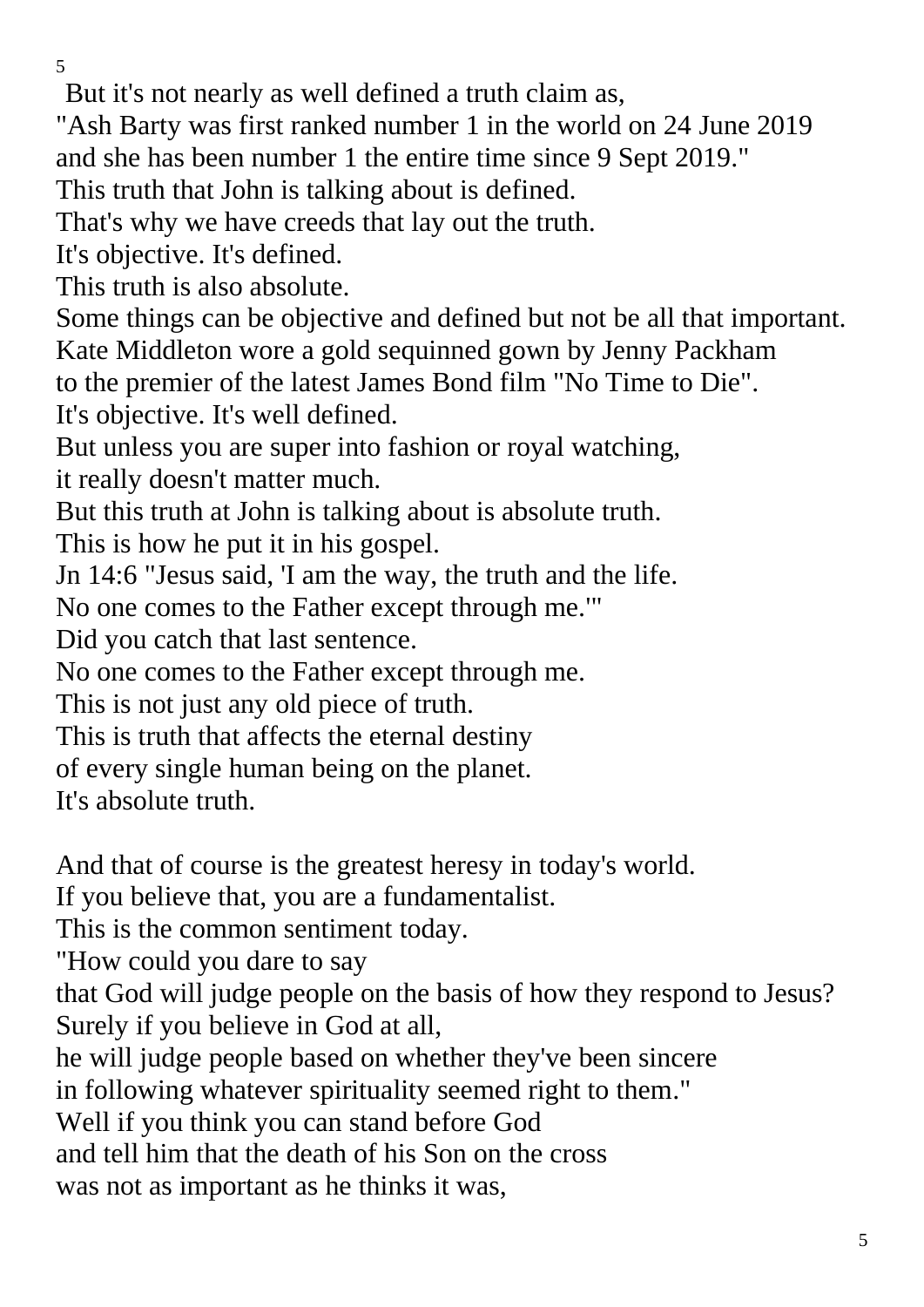well go right ahead.

But I don't think it's going to turn out well for you.

OK, we've explored truth.

John says he loves them in the truth.

What can we say about his love?

Well quite a lot actually.

Love is a very broad word in English.

I can love playing chess,

I can love my wife,

I can love Australia,

I can love my brother Marcus.

They actually mean quite different things.

I'm sure Cherida would be very upset

if I thought about her like a chess board.

I'm sure Marcus would be quite creeped out,

if I thought about him like I think about Cherida.

In Greek there are actually separate words for different types of love.

There are four but I'll only mention three.

There's eros.

That's where we get our word erotic from.

No prizes for guessing what kind of love is in view here.

There's phileo.

That's brotherly love.

That's my love for my brother, Marcus.

And there's agape.

This was a word for love that Christians made up

because there was no word that adequately described

the love of Jesus on the cross.

Agape is the love of self sacrifice.

It's the love that puts the other person first irrespective of their response.

And this is the word for love that John uses

when he says he loves them in the truth.

He loves them with the self sacrificing love of Jesus,

in the truth of the gospel about the self sacrificing love of Jesus.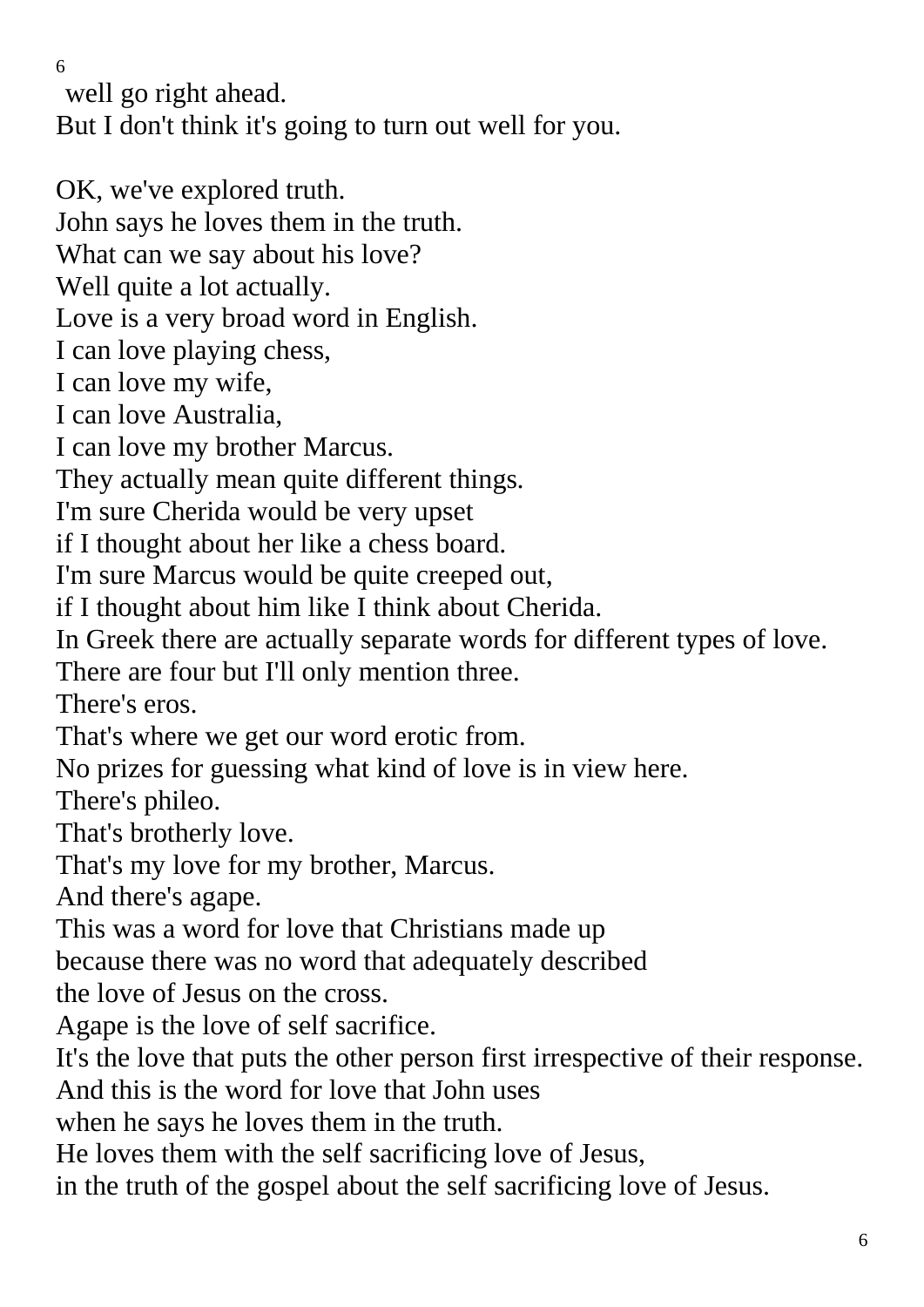The self sacrificing love of Jesus creates the community that lives out his self sacrificing love. He loves them in the truth. Now there may be members of the community that John wouldn't normally have become friends with. There might be members of our church who drive you up the wall. The minister of your church might drive you up the wall. But we don't love one another in our compatible personalities. We love one another in the truth. We have been called into a community of those ransomed and restored by the sacrificial love of Jesus. And so we love one another with the same sacrificial love that Jesus loved. And it's not dependent on whether we click with each other or whether we have shared interests. We love one another because Christ loved us and called us into his church. We love in the truth.

What does it mean practically to love in the truth? In our world, love is often a matter of mere emotion. In our world, truth is often a matter of mere intuition. Love devoid of the truth turns into mushy sentimentality. Truth devoid of love turns into something cold and austere.

I had a call from a lovely sounding young woman a couple of weeks ago.

She explained to me that her organisation is setting up a prayer meeting to pray for peace and recovery of the world from the covid pandemic.

She was inviting church leaders from all over Melbourne

to come and be part of the prayer meeting.

It sounded like an invitation to model church unity

and come before God humbly asking for his intervention

in the most pressing problems facing our world.

I asked the young woman what organisation she was representing.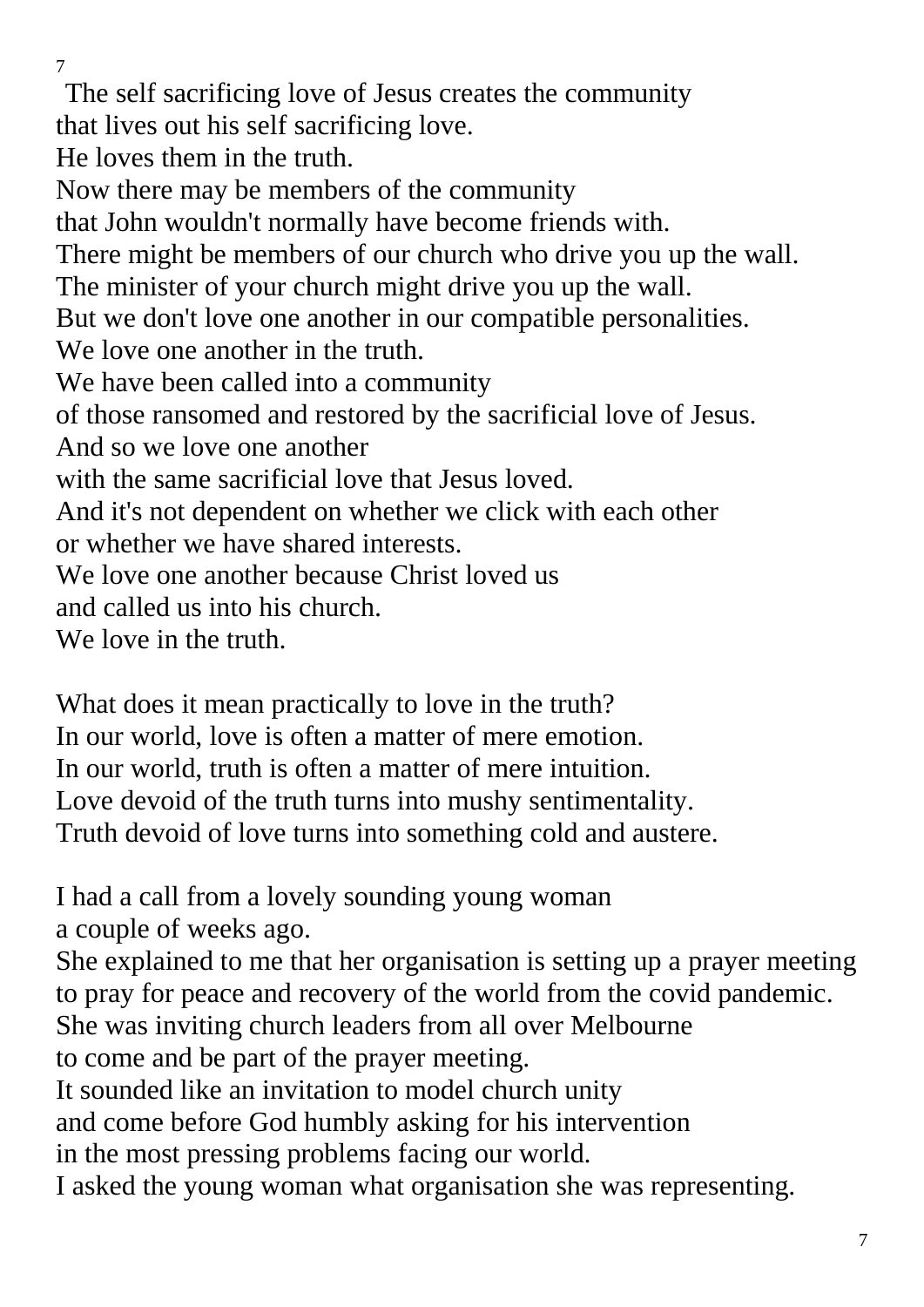She told me, "The Shincheonji church of Jesus".

If I had said yes to her invitation, it would have been love without truth. Shincheonji is a cult.

It began in South Korea in 1984.

It claims that its founder Lee Man He

is the second coming of Jesus Christ.

It claims that only members of Shincheonji

will be saved on the day of the final judgement.

You can't faithfully go along to a prayer meeting organised by a cult because your presence there gives them credibility.

It says that you regard them as faithful brothers and sisters in Christ,

whereas the reality is that anyone who gets caught up in that cult

is headed on the pathway to eternal condemnation.

You aren't loving people in the truth

if you send them the wrong signal about something so dangerous.

So I told the young lady that I wouldn't be attending the prayer meeting,

and I urged her to leave the cult that she has gotten caught up in.

Obviously that conversation didn't last too long.

Love in the truth demands that the gospel controls how we express love. It's sentimentality if we give someone warm fuzzies about a road that will lead to their destruction simply because we can't handle having a difficult conversation.

I think for most of us,

it wouldn't take too much in the way of self reflection

to discern whether we lean in the love direction or the truth direction.

If you just ask yourself the question,

"Am I more likely to fall into the trap of sentimentality or of being cold and austere?"

the answer will probably spring out at you.

Christians are called to truth and love,

to love in the truth.

But for most of us we incline to valuing one higher than another. Another diagnostic question is this,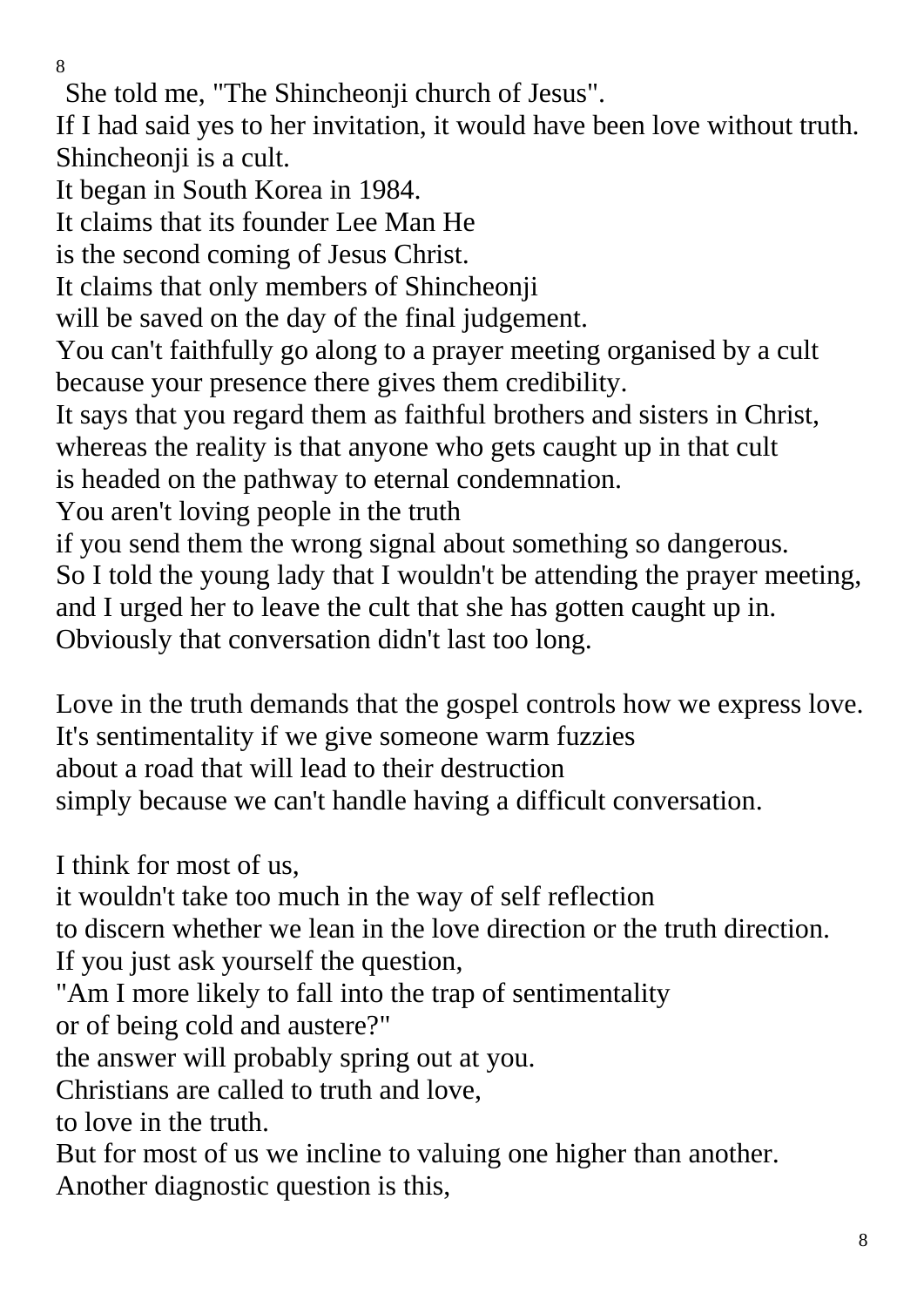"When I get upset at the way another person is behaving, is it more likely to be because they are failing at being loving, or not placing a high enough value on the truth of the gospel?" If people failing at being loving offends you most, you probably lean in the love direction, and you need to reflect on the importance of the truth. If bad doctrine irks you the most, you probably lean in the truth direction, and you need to reflect on the importance of the sacrificial love of Jesus for those who were his enemies. I know what it is for me. I lean in the truth direction. I need to reflect on the love of Jesus. I wonder what it is for you? Well John finishes our passage today with the promise of three gifts that are ours in truth and love. 1:3 "Grace, mercy and peace from God the Father and from Jesus Christ, the Father's Son, will be with us in truth and love." Grace, mercy and peace. Grace is God giving us what don't deserve. We don't deserve the glories of heaven. We don't deserve to be adopted as God's children. We don't deserve the gift of the Holy Spirit. We don't deserve the forgiveness of our sins. But by God's grace, that is what we are given. If Grace is God giving us what we don't deserve, then mercy is God not giving us what we do deserve. The Scriptures tell us that the wages of sin is death. Many people rebel against that message. If you want to argue with God

and tell him what an appropriate response is

to offending against his holiness,

well feel free.